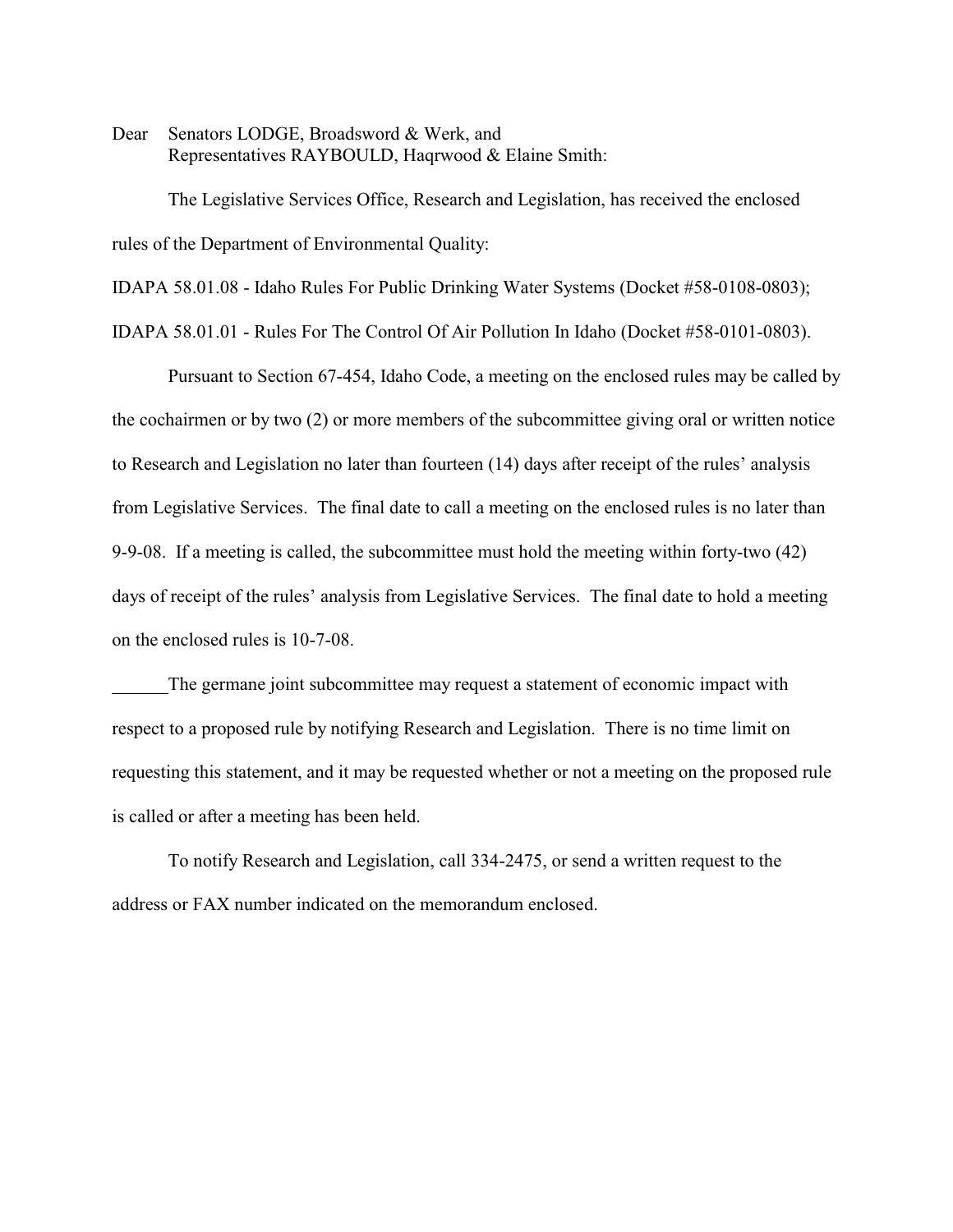## **MEMORANDUM**

| Rules Review Subcommittee of the Senate Health and Welfare Committee and<br>the House Environment, Energy and Technology Committee |
|------------------------------------------------------------------------------------------------------------------------------------|
| Katharine Gerrity, Principal Legislative Research Analyst - LSO                                                                    |
| <b>August 20, 2008</b>                                                                                                             |
| Department of Environmental Quality                                                                                                |
| IDAPA 58.01.08 - Idaho Rules For Public Drinking Water Systems<br>(Docket #58-0108-0803)                                           |
| IDAPA 58.01.01 - Rules For The Control Of Air Pollution In Idaho<br>(Docket #58-0101-0803)                                         |
|                                                                                                                                    |

#### **1. IDAPA 58.01.08 - Idaho Rules For Public Drinking Water Systems**

The Department of Environmental Quality submits notice of proposed rulemaking at **IDAPA 58.01.08 - Idaho Rules For Public Drinking Water Systems**. According to the Department, the rule will incorporate by reference an EPA drinking water regulation setting forth short term regulatory revisions and clarifications relating to lead and copper promulgated in October of 2007. The Department states that the incorporation by reference ensures that Idaho's rules will be neither more nor less stringent than the federal rule.

The Department states that the purpose of the rule is to protect populations from exposure to lead and copper in drinking water and reduce potential health risks associated with lead and copper. The short term revisions, according to the Department, strengthen the implementation of the Lead and Copper Rule in the areas of monitoring, treatment processes, public education, customer awareness, and lead service line replacement. Negotiated rulemaking was not conducted given the fact that this is an adoption by reference of EPA regulations.

The Department notes that the rule does not regulate an activity not regulated by the federal government, nor is it broader in scope or more stringent than federal regulations. The Department also states that the rule does not impact the state general fund because the drinking water program is funded by EPA grants and by dedicated fees paid by regulated water systems.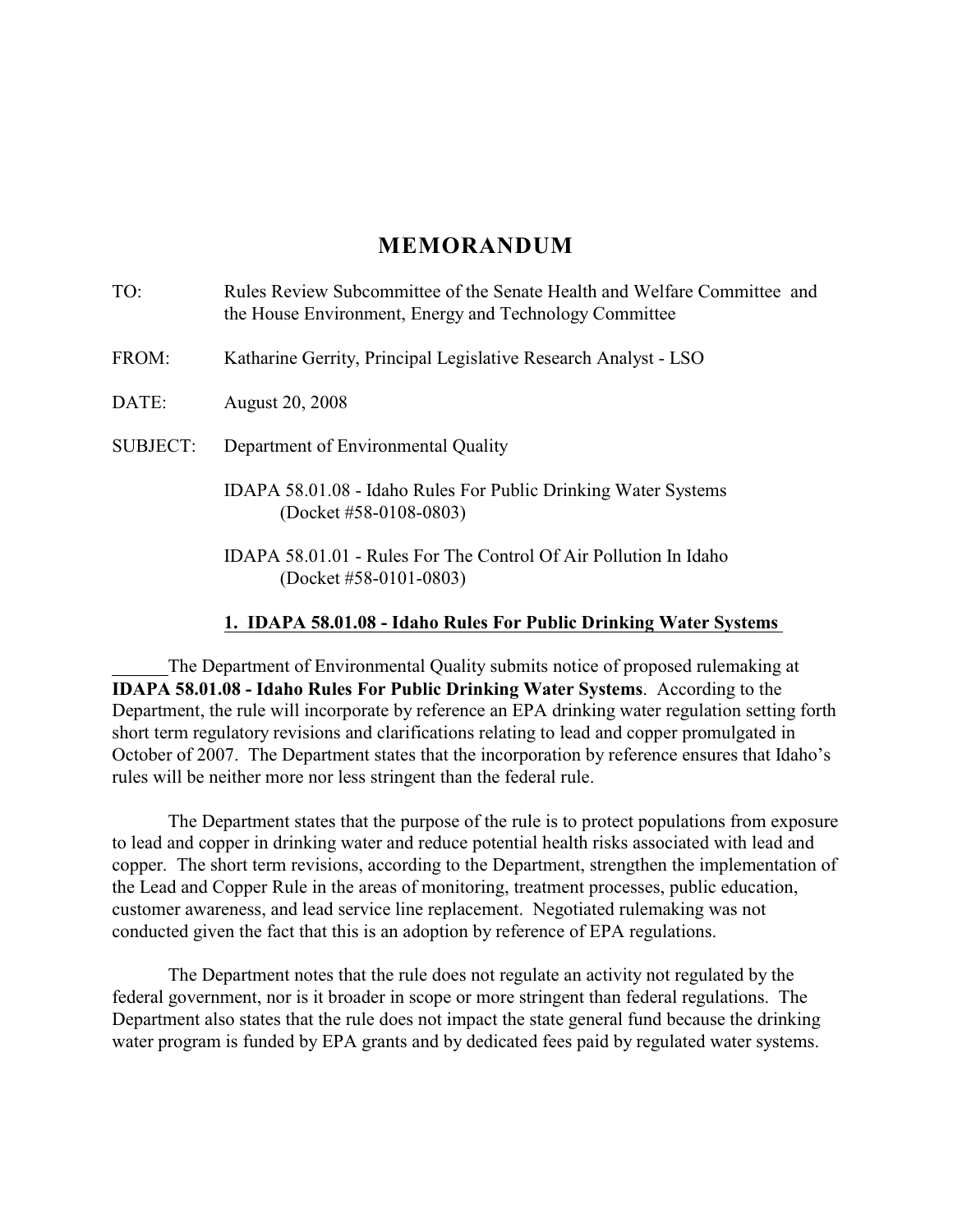The Department adds that the direct cost to DEQ is anticipated to be between \$8,000 and \$11,000 for postage and supplies, preparing and mailing letters to systems, reviewing utility monitoring reports, reviewing system data, reviewing and tracking self-certification letters from systems, reviewing public notifications after action level exceedances, and consulting with systems.

We have no specific comments relating to the proposed rulemaking. The rule appears to be authorized pursuant to Chapter 1, Title 39, and Chapter 21, Title 37, Idaho Code.

# **2. IDAPA 58.01.01 - Rules For The Control Of Air Pollution In Idaho**

The Department of Environmental Quality submits notice of proposed rulemaking at IDAPA 58.01.01 - Rules For The Control Of Air Pollution In Idaho. According to the Department, in 2006 it negotiated a rule change that added rules for the control of ammonia from dairy farms requiring dairies above a certain threshold number of cows to be subject to industry Best Management Practices (BMPs). The Department states that rulemaking outlined a list of BMPs from which dairies could select various options for controlling ammonia emissions at their dairy farming operations. The Department notes that a BMP Review Team was formed to review new BMPs approved by the Director as new information became available. The Department states that in 2007 the team received a request to approve BMPs using Zeolite, an ammonia reducing product. The team recommended that the Director approve these BMPs for use by dairy farming operations and the purpose of this rulemaking is to include these additional BMPs. Negotiated rulemaking was not conducted.

The Department indicates that the rule is broader in scope than federal law as the federal government has not yet indicated that these particular size and type of dairy farms must obtain air quality permits. The Department adds that the federal government is in the emissions information gathering stage of regulating emissions from dairy farms and that this rule may be revised upon completion of additional state and federal scientific research. The Department confirms that the BMP team reached a consensus that the BMPs being added pursuant to this rule are based on the best available peer reviewed science and supporting studies conducted in accordance with sound and objective scientific practices.

We have no specific comments relating to the proposed rulemaking. The rule appears to be authorized pursuant to Sections 39-105 and 39-107, Idaho Code.

cc: Department of Environmental Quality Paula J. Wilson Bryan Zibbell Martin Bauer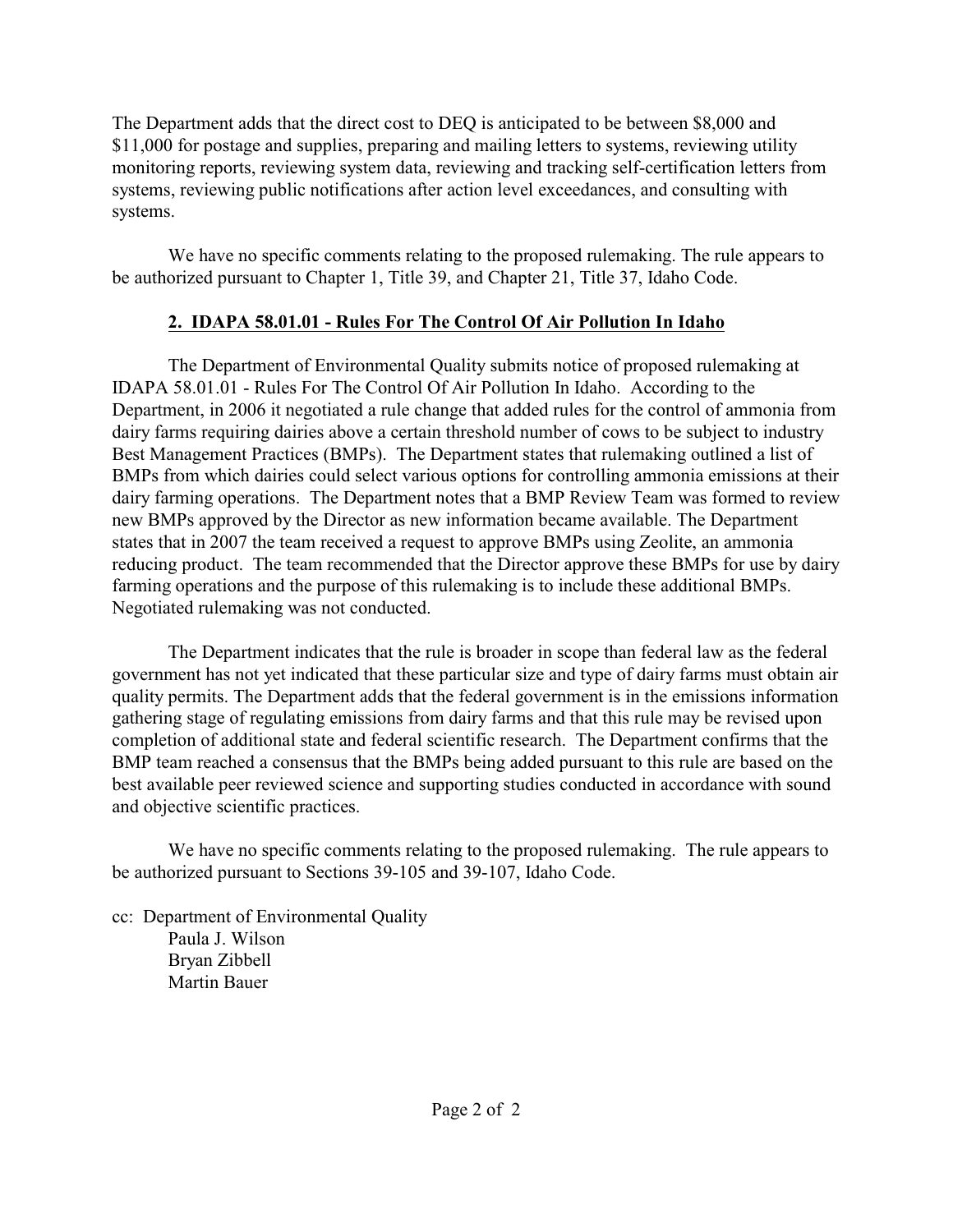# **IDAPA 58 - DEPARTMENT OF ENVIRONMENTAL QUALITY**

### **58.01.01 - RULES FOR THE CONTROL OF AIR POLLUTION IN IDAHO**

#### **DOCKET NO. 58-0101-0803**

### **NOTICE OF RULEMAKING - PROPOSED RULE**

**AUTHORITY:** In compliance with Section 67-5221(1), Idaho Code, notice is hereby given that this agency has initiated proposed rulemaking procedures. The action is authorized by Sections 39-105 and 39-107, Idaho Code.

**PUBLIC HEARING SCHEDULE:** No hearings have been scheduled. Pursuant to Section 67-5222(2), Idaho Code, a public hearing will be held if requested in writing by twenty-five (25) persons, a political subdivision, or an agency. Written requests for a hearing must be received by the undersigned on or before September 17, 2008. If no such written request is received, a public hearing will not be held.

**DESCRIPTIVE SUMMARY:** In 2006, the Department of Environmental Quality (DEQ) negotiated a rule revision to IDAPA 58.01.01, Rules for the Control of Air Pollution in Idaho, which added Rules for the Control of Ammonia from Dairy Farms at Sections 760 through 764, requiring dairies above a certain threshold number of cows to be subject to industry Best Management Practices (BMPs). That rulemaking outlined a list of BMPs from which dairies could select various options for controlling ammonia emissions at their dairy farming operations.

Subsection 764.01 provides that the DEQ Director may approve additional BMPs as new information becomes available to DEQ. A BMP Review Team comprised of representatives from DEQ, the dairy industry, an environmental group, and other state agencies was subsequently formed to review these new BMPs as they were recommended.

In 2007, the BMP Review Team received a request to approve BMPs using Zeolite, an ammonia reducing product. After review, the team recommended that the DEQ Director approve these BMPs for use by dairy farming operations. The purpose of this rulemaking is to revise Subsection  $764.02$  to include these additional BMPs.

All dairy facilities and associations, special interest groups, agricultural agencies, public officials, or members of the public who have an interest in the regulation of air emissions from dairy sources in Idaho may be interested in commenting on this proposed rule. The proposed rule text is in legislative format. Language the agency proposes to add is underlined. Language the agency proposes to delete is struck out. It is these additions and deletions to which public comment should be addressed.

After consideration of public comments, DEQ intends to present the final proposal to the Board of Environmental Quality at the November 2008 Board meeting for adoption as a pending rule. The rule is expected to be final and effective upon the adjournment of the 2009 legislative session if adopted by the Board and approved by the Legislature.

**NEGOTIATED RULEMAKING:** Because of the prior review, discussion, and negotiations by the BMP Review Team, which is comprised of the majority of the original stakeholders, no additional negotiations on this revision are anticipated unless requested.

**IDAHO CODE 39-107D STATEMENT:** This rule is broader in scope than federal law as the federal government has not yet indicated that these particular size and type of dairy farms must obtain air quality permits. The federal government is in the emissions information gathering stage of regulating emissions from dairy farms. This rule may be revised upon completion of additional state and federal scientific research. The BMP Review Team reached a consensus that the BMPs being added pursuant to this rule are based on the best available peer reviewed science and supporting studies conducted in accordance with sound and objective scientific practices.

**FISCAL IMPACT STATEMENT:** The following is a specific description, if applicable, of any negative fiscal impact on the state general fund greater than ten thousand dollars (\$10,000) during the fiscal year: Not applicable.

**ASSISTANCE ON TECHNICAL QUESTIONS AND SUBMISSION OF WRITTEN COMMENTS:** For assistance on technical questions concerning this rulemaking, contact Martin Bauer at (208) 373-0440, martin.bauer@deq.idaho.gov.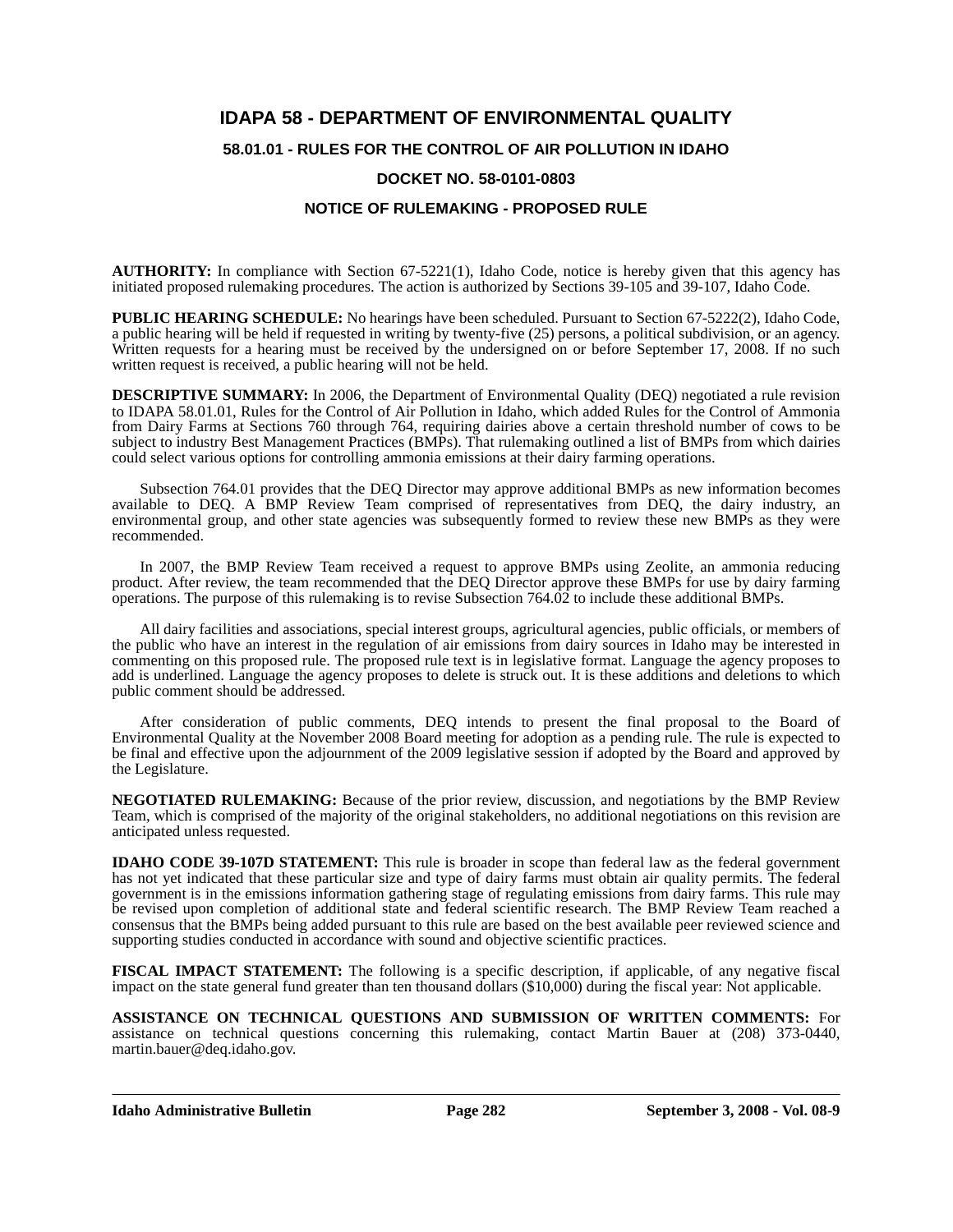#### *DEPARTMENT OF ENVIRONMENTAL QUALITY Department Docket No. 58-0101-0803*<br>Rules for the Control of Air Pollution in Idaho *Proposed Rulemaking Rules for the Control of Air Pollution in Idaho*

Anyone may submit written comments by mail, fax, or e-mail at the address below regarding this proposed rule. DEQ will consider all written comments received by the undersigned on or before October 1, 2008.

DATED this 1st day of August, 2008.

Paula J. Wilson Hearing Coordinator Department of Environmental Quality  $1410$  N. Hilton Boise, Idaho 83706-1255 (208)373-0418/Fax No. (208)373-0481 paula.wilson@deq.idaho.gov

#### **THE FOLLOWING IS THE TEXT OF DOCKET NO. 58-0101-0803**

#### **764. DAIRY FARM BEST MANAGEMENT PRACTICES.**

**01. BMPs**. Each dairy farm subject to Sections 760 through 764, or that otherwise obtains a permit by rule under these sections, shall employ BMPs for the control of ammonia to total twenty-seven (27) points. Points may be obtained through third party export with sufficient documentation. The table located at Subsection 764.02. lists available BMPs and the associated point value. As new information becomes available or upon request, the Director may determine a practice not listed in the table constitutes a BMP and assign a point value. (3-30-07)

| 02.<br>Table - Ammonia Control Practices for Idaho Dairies. |  |
|-------------------------------------------------------------|--|
|-------------------------------------------------------------|--|

|                                              |                                                    |             | Ammonia Control Effectiveness <sup>1</sup> |                           |                                   |
|----------------------------------------------|----------------------------------------------------|-------------|--------------------------------------------|---------------------------|-----------------------------------|
| <b>System</b>                                | <b>Component</b>                                   | Open<br>Lot | Freestall<br><b>Scrape</b>                 | Freestall<br><b>Flush</b> | Compliance<br>Method <sup>3</sup> |
|                                              |                                                    |             |                                            |                           |                                   |
| Waste<br>Storage and<br>Treatment<br>Systems | Synthetic Lagoon Cover                             | 15          | 20                                         | 20                        |                                   |
|                                              | GeoteXtile Covers                                  | 10          | 13                                         | 13                        | 1                                 |
|                                              | Solids Separation                                  | 3           | 3                                          | 3                         | 3, 4                              |
|                                              | Composting                                         | 4           | 4                                          | 4                         |                                   |
|                                              | Separate Slurry and Liquid Manure<br><b>Basins</b> | 6           | 10                                         |                           | 1                                 |
|                                              | In-House Separation                                | $\Omega$    | 12                                         | 0                         |                                   |
|                                              | Direct Utilization of Collected Slurry             | 6           | 10                                         |                           | 1, 3, 4                           |
|                                              | Direct Utilization of Parlor Wastewater            | 10          | 10                                         | 10                        |                                   |
|                                              | Direct Utilization of Flush Water                  | 8           | 0                                          | 13                        | 3, 4                              |

**Idaho Administrative Bulletin Page 283 September 3, 2008 - Vol. 08-9**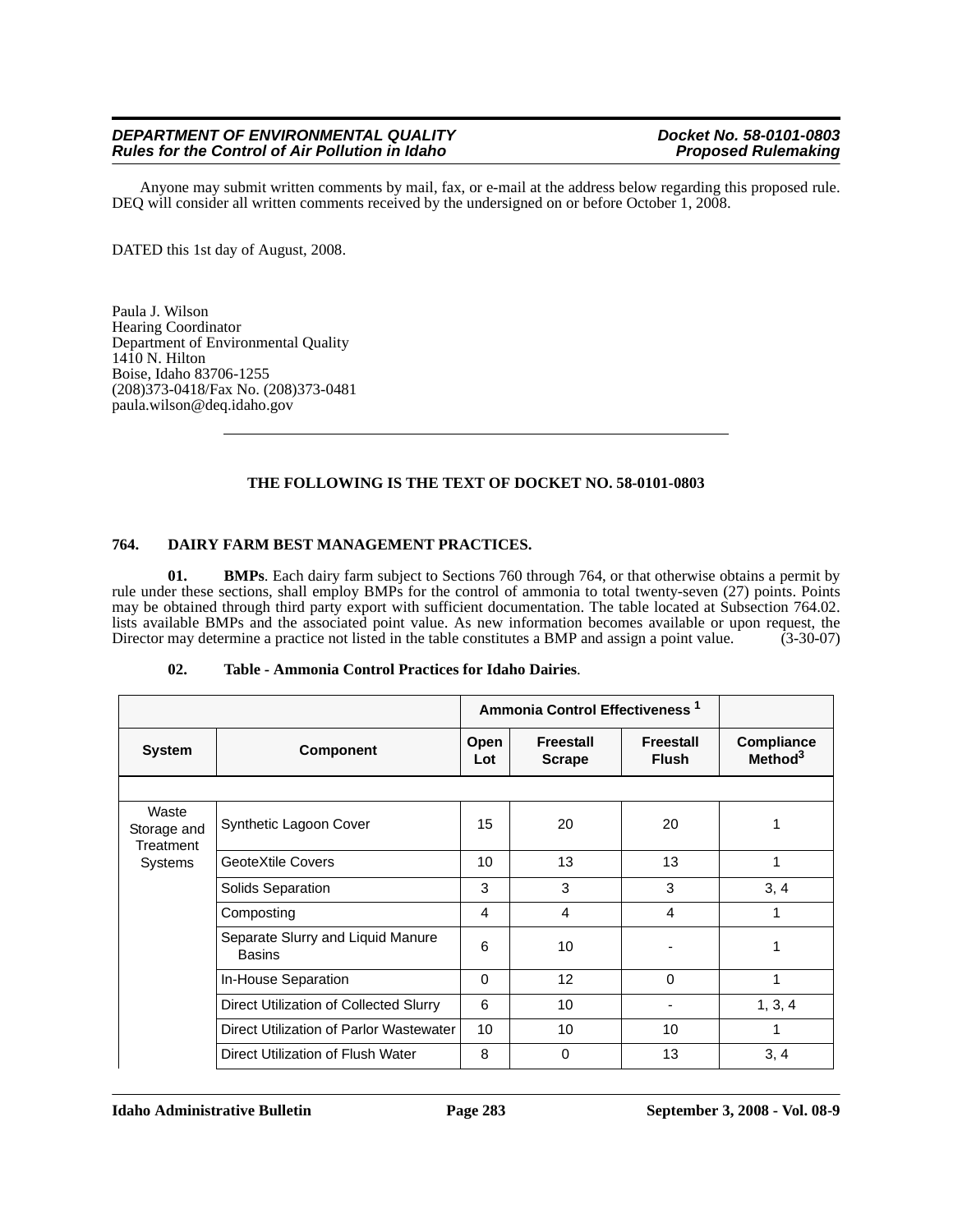#### *DEPARTMENT OF ENVIRONMENTAL QUALITY Docket No. 58-0101-0803 Rules for the Control of Air Pollution in Idaho* **Proposed Rulemaking** *Proposed Rulemaking*

|                           |                                                   | Ammonia Control Effectiveness <sup>1</sup> |                                   |                                  |                                   |
|---------------------------|---------------------------------------------------|--------------------------------------------|-----------------------------------|----------------------------------|-----------------------------------|
| <b>System</b>             | Component                                         | Open<br>Lot                                | <b>Freestall</b><br><b>Scrape</b> | <b>Freestall</b><br><b>Flush</b> | Compliance<br>Method <sup>3</sup> |
|                           | Anaerobic Digester                                | $\blacksquare$                             | $\blacksquare$                    | ÷,                               | ÷,                                |
|                           | Anaerobic Lagoon                                  |                                            |                                   |                                  |                                   |
|                           | Aerated Lagoon                                    | 10                                         | 12                                | 15                               | 2                                 |
|                           | Sequencing-Batch Reactor                          | 15                                         | 20                                | 20                               | $\overline{c}$                    |
|                           | Lagoon Nitrification/Denitrification<br>Systems   | 15                                         | 20                                | 20                               | 2                                 |
|                           | <b>Fixed-Media Aeration Systems</b>               | 15                                         | 20                                | 20                               | $\overline{2}$                    |
|                           | Zeolite Treatment of Liquid Manure<br>1lb/cow/day | $\overline{4}$                             | $\overline{5}$                    | $\overline{5}$                   | $\overline{2}$                    |
|                           | Zeolite Treatment of Liquid Manure<br>2lb/cow/day | 8                                          | 10                                | <u>10</u>                        | $\overline{2}$                    |
|                           |                                                   |                                            |                                   |                                  |                                   |
| General<br>Practices      | Vegetative or Wooded Buffers<br>(established)     | $\overline{7}$                             | $\overline{7}$                    | $\overline{7}$                   | 1                                 |
|                           | Vegetative or Wooded Buffers<br>(establishing)    | $\overline{c}$                             | $\overline{c}$                    | $\overline{c}$                   | 1                                 |
|                           | Alternatives to Copper Sulfate                    | $\blacksquare$                             | $\blacksquare$                    | $\blacksquare$                   | $\blacksquare$                    |
|                           |                                                   |                                            |                                   |                                  |                                   |
| Freestall<br><b>Barns</b> | Scrape Built Up Manure                            |                                            | 3                                 | 3                                | 1                                 |
|                           | Frequent Manure Removal                           | <b>UD</b>                                  | <b>UD</b>                         | <b>UD</b>                        | $\qquad \qquad \blacksquare$      |
|                           | <b>Tunnel Ventilation</b>                         | $\overline{a}$                             | $\blacksquare$                    | $\blacksquare$                   | ÷,                                |
|                           | <b>Tunnel Ventilation w/Biofilters</b>            |                                            | 10                                | 10                               | 1                                 |
|                           | Tunnel Ventilation w/Washing Wall                 | $\overline{\phantom{a}}$                   | 10                                | 10                               | 3, 4                              |
|                           |                                                   |                                            |                                   |                                  |                                   |
| Open Lots<br>and Corrals  | Rapid Manure Removal                              | 4                                          | 2                                 | 2                                | 1, 2                              |
|                           | Corral Harrowing                                  | $\overline{4}$                             | $\overline{2}$                    | $\overline{c}$                   | 1                                 |
|                           | Surface Ammendments                               | 10                                         | 5                                 | 5                                | $\overline{2}$                    |
|                           | In-Corral Composting / Stockpiling                | $\overline{4}$                             | $\overline{2}$                    | $\overline{2}$                   | $\mathbf{1}$                      |
|                           | Summertime Deep Bedding                           | 10                                         | 5                                 | 5                                | $\mathbf{1}$                      |
| Animal<br>Nutrition       | Manage Dietary Protein                            | $\overline{2}$                             | $\overline{2}$                    | $\overline{2}$                   | $\overline{2}$                    |

**Idaho Administrative Bulletin Page 284 September 3, 2008 - Vol. 08-9**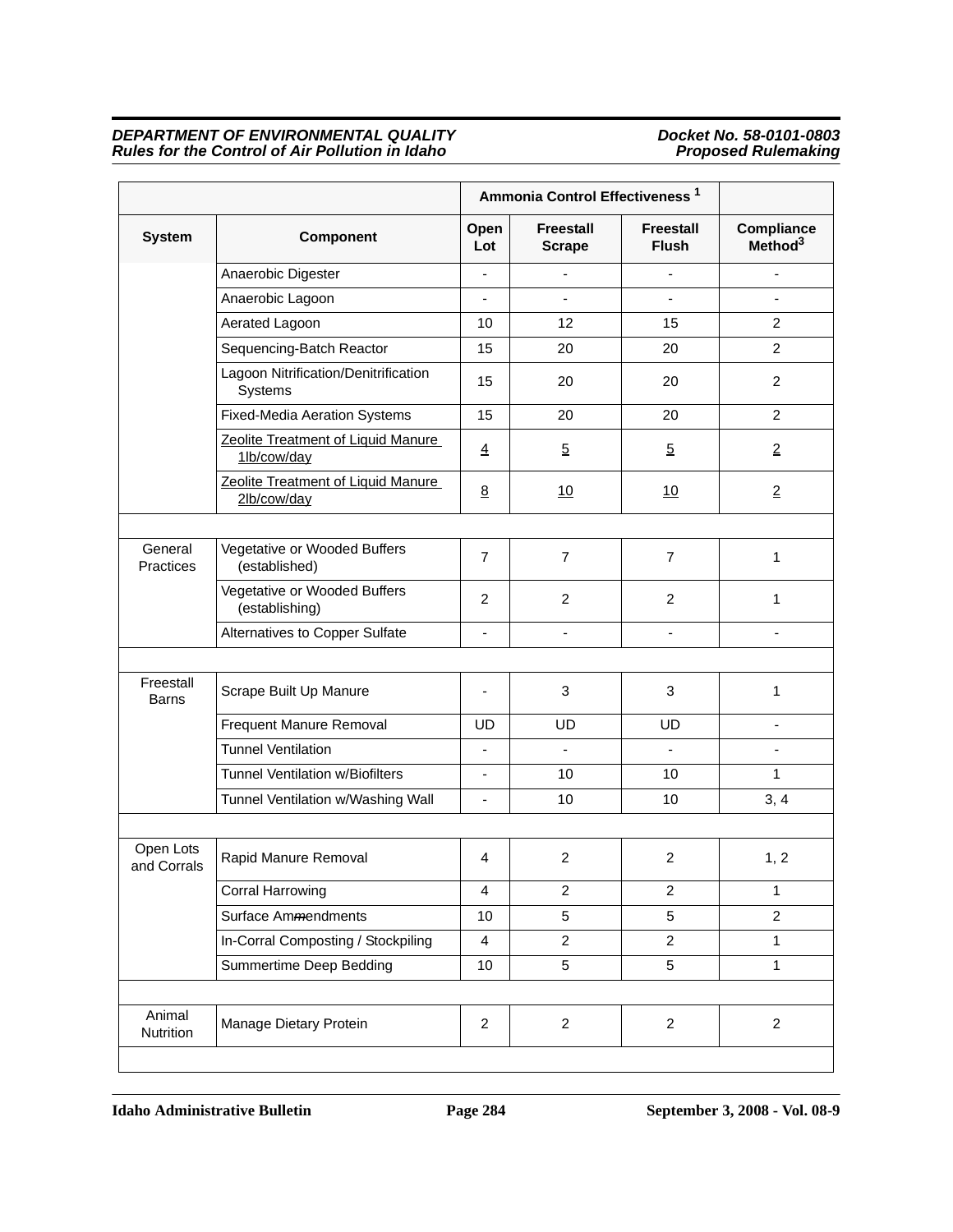#### *DEPARTMENT OF ENVIRONMENTAL QUALITY Department Docket No. 58-0101-0803*<br>Rules for the Control of Air Pollution in Idaho *Proposed Rulemaking Rules for the Control of Air Pollution in Idaho*

|                                |                                                     | Ammonia Control Effectiveness <sup>1</sup> |                                   |                                  |                                          |
|--------------------------------|-----------------------------------------------------|--------------------------------------------|-----------------------------------|----------------------------------|------------------------------------------|
| <b>System</b>                  | <b>Component</b>                                    | Open<br>Lot                                | <b>Freestall</b><br><b>Scrape</b> | <b>Freestall</b><br><b>Flush</b> | <b>Compliance</b><br>Method <sup>3</sup> |
| Composting<br><b>Practices</b> | Alum Incorporation                                  | 12                                         | 8                                 | 6                                | 2                                        |
|                                | Carbon: Nitrogen Ratio (C:N) Ratio<br>Manipulation  | 10                                         | 7.5                               | 5                                | $\overline{2}$                           |
|                                | Composting with Windrows                            | ÷,                                         | $\blacksquare$                    | $\overline{\phantom{a}}$         | $\overline{\phantom{a}}$                 |
|                                | <b>Composting Static Pile</b>                       | 6                                          | 4.5                               | 3                                | $\mathbf 1$                              |
|                                | <b>Forced Aeration Composting</b>                   | 10                                         | 7.5                               | 5                                | 1                                        |
|                                | <b>Forced Aeration Composting</b><br>with Biofilter | 12                                         | 8                                 | 6                                | 1                                        |
|                                | Zeolite Incorporation                               | 12                                         | 8                                 | $6\overline{6}$                  | $\overline{2}$                           |
|                                |                                                     |                                            |                                   |                                  |                                          |
| Land<br>Application2           | Soil Injection - Slurry                             | 10                                         | 15                                | 7.5                              | 2                                        |
|                                | Incorporation of Manure within 24 hrs               | 10                                         | 10                                | 10                               | $\overline{2}$                           |
|                                | Incorporation of Manure within 48 hrs               | 5                                          | 5                                 | 5                                | $\overline{2}$                           |
|                                | Nitrification of Lagoon Effluent                    | 10                                         | 10                                | 15                               | 3, 4                                     |
|                                | Low Energy/Pressure Application<br>Systems          | $\overline{7}$                             | $\overline{7}$                    | 10                               | 1                                        |
|                                | <b>Freshwater Dilution</b>                          | 5                                          | 8                                 | 8                                | 1, 2                                     |
|                                | Pivot Drag Hoses                                    | 8                                          | 8                                 | 10                               | 1                                        |
|                                | Subsurface Drip Irrigation                          | 10                                         | 10                                | 12                               | 1                                        |

Notes:

1. The ammonia emission reduction effectiveness of each practice is rated numerically based on practical yearround implementation. Variations due to seasonal practices and expected weather conditions have been factored into these ratings. Not implementing a BMP when it is not practicable to do so, does not reduce the point value assigned to the BMP, nor does it constitute failure to perform the BMP. UD indicates that the practice is still under development.

2. Land application practices assume practice is conducted on all manure; points will be pro-rated to reflect actual waste treatment; points can be obtained on exported material with sufficient documentation.

3. Method used by inspector to determine compliance

1=Observation by Inspector

2=On-Site Recordkeeping Required

3, 4=Deviation Reporting Required. Equipment upsets and/or breakdowns shall be recorded in a deviation log and if repaired in a reasonable timeframe does not constitute non-compliance with this rule.

*(3-30-07)*( )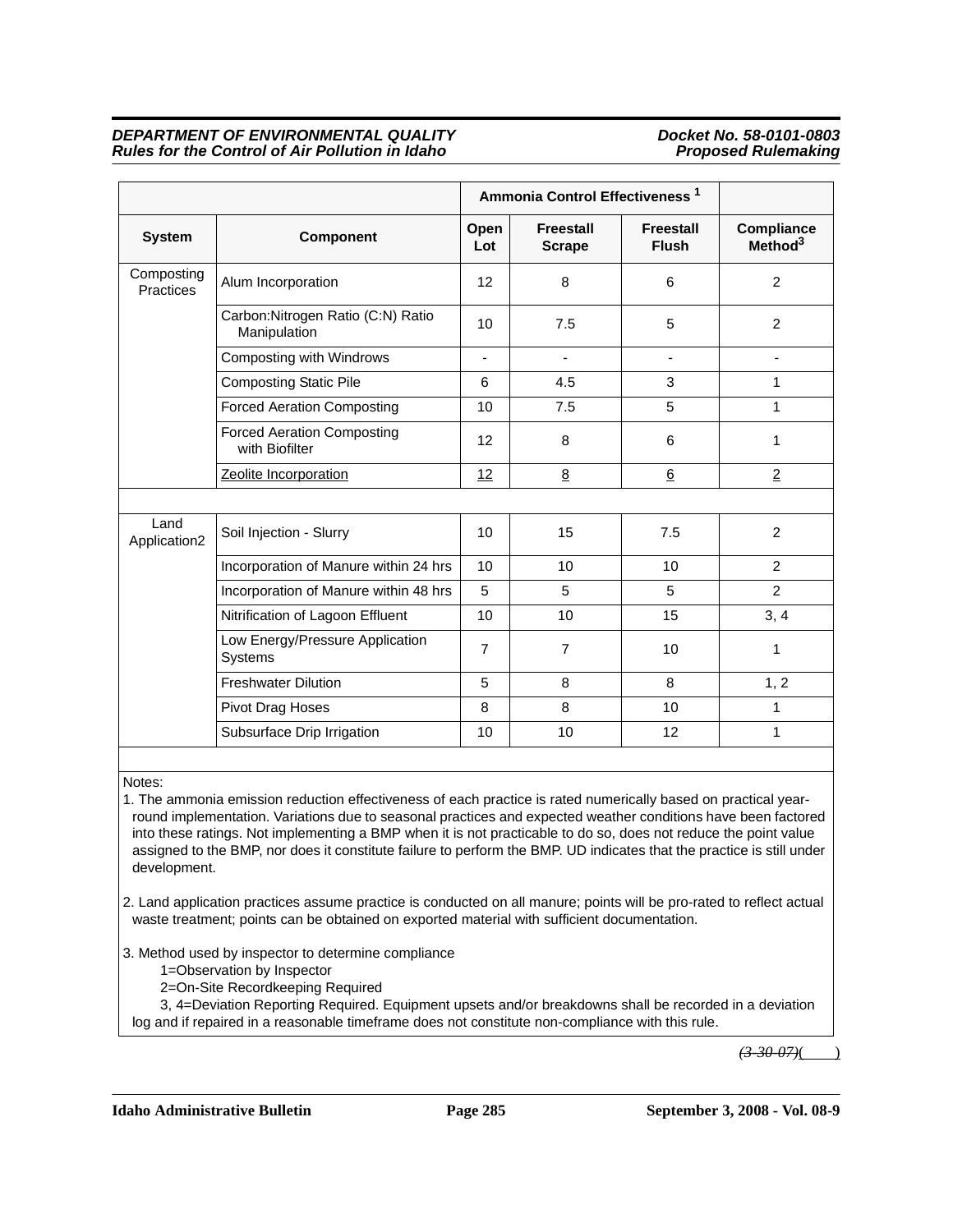### **IDAPA 58 - DEPARTMENT OF ENVIRONMENTAL QUALITY**

#### **58.01.08 - IDAHO RULES FOR PUBLIC DRINKING WATER SYSTEMS**

#### **DOCKET NO. 58-0108-0803**

#### **NOTICE OF RULEMAKING - PROPOSED RULE**

**AUTHORITY:** In compliance with Section 67-5221(1), Idaho Code, notice is hereby given that this agency has initiated proposed rulemaking procedures. The action is authorized by Chapter 1, Title 39, Idaho Code, and Chapter 21, Title 37, Idaho Code.

**PUBLIC HEARING SCHEDULE:** No hearings have been scheduled. Pursuant to Section 67-5222(2), Idaho Code, a public hearing will be held if requested in writing by twenty-five (25) persons, a political subdivision, or an agency. Written requests for a hearing must be received by the undersigned on or before September 17, 2008. If no such written request is received, a public hearing will not be held.

**DESCRIPTIVE SUMMARY:** This rulemaking will incorporate by reference the National Primary Drinking Water Regulations for Lead and Copper: Short Term Regulatory Revisions and Clarifications; Final Rule, promulgated by the U.S. Environmental Protection Agency (EPA) on October 10, 2007. Incorporation by reference ensures that Idaho's rules will be neither more nor less stringent than the federal rule.

The purpose of the Lead and Copper Rule (LCR) is to protect populations from exposure to lead and copper in drinking water and reduce potential health risks associated with lead and copper. The purpose of the short-term revisions is to strengthen the implementation of the LCR in the following areas: monitoring, treatment processes, public education, customer awareness, and lead service line replacement. The short-term changes finalized in this action are expected to ensure and enhance protection of public health by reducing exposure to lead in drinking water. The revisions to the LCR neither amend the portion of the regulations related to copper nor change the action levels for lead or copper.

Drinking water system owners and operators, developers, consultants, engineers, cities, counties, industry, drinking water professional organizations, and the public at large may be interested in commenting on this proposed rule. The proposed rule text is in legislative format. Language the agency proposes to add is underlined. Language the agency proposes to delete is struck out. It is these additions and deletions to which public comment should be addressed.

After consideration of public comments, DEQ intends to present the final proposal to the Board of Environmental Quality at the November 2008 Board meeting for adoption as a pending rule. The rule is expected to be final and effective upon the adjournment of the 2009 legislative session if adopted by the Board and approved by the Legislature.

**NEGOTIATED RULEMAKING:** This rulemaking is an adoption by reference of regulations promulgated by EPA; therefore negotiations were not held.

**IDAHO CODE 39-107D STATEMENT:** This proposed rule does not regulate an activity not regulated by the federal government, nor is it broader in scope or more stringent than federal regulations.

**FISCAL IMPACT STATEMENT:** The following is a specific description, if applicable, of any negative fiscal impact on the state general fund greater than ten thousand dollars (\$10,000) during the fiscal year: The proposed rule does not impact the state general fund because the drinking water program is funded by EPA grants and by dedicated fees paid by regulated water systems. The annual direct cost to DEQ is anticipated to be between \$8,000 and \$11,000 according to an analysis from EPA (Table IV.9. - Summary of Annual Direct Costs To Systems And States From All Regulatory Changes, 72 Fed. Reg. 57,806). DEQ will incur costs for postage and supplies, preparing and mailing letters to systems, reviewing utility monitoring reports, reviewing system data, reviewing and tracking selfcertification letters from systems, reviewing public notifications after action level exceedances, and consulting with systems.

**ASSISTANCE ON TECHNICAL QUESTIONS AND SUBMISSION OF WRITTEN COMMENTS:** For assistance on technical questions concerning this rulemaking, contact Bryan Zibbell at (208) 373-0343, bryan.zibbell@deq.idaho.gov.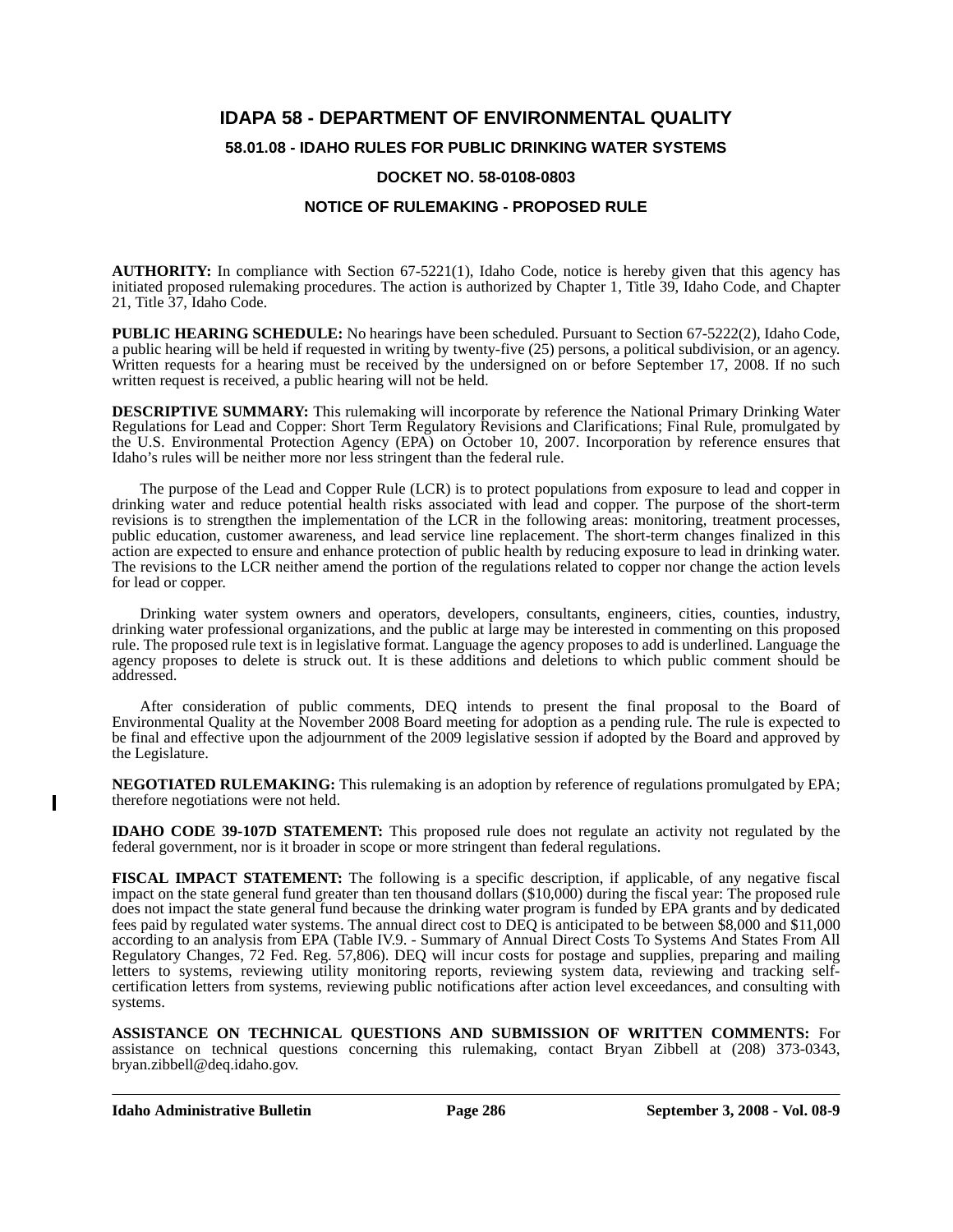#### *DEPARTMENT OF ENVIRONMENTAL QUALITY*<br>Idaho Rules for Public Drinking Water Systems **Department Proposed Rulemaking** *Idaho Rules for Public Drinking Water Systems*

Anyone may submit written comments by mail, fax or e-mail at the address below regarding this proposed rule. DEQ will consider all written comments received by the undersigned on or before October 1, 2008.

DATED this 1st day of August, 2008.

Paula J. Wilson Hearing Coordinator Department of Environmental Quality  $14\overline{1}0$  N. Hilton Boise, Idaho 83706-1255 (208)373-0418/Fax No. (208)373-0481 paula.wilson@deq.idaho.gov

#### **THE FOLLOWING IS THE TEXT OF DOCKET NO. 58-0108-0803**

#### **151. CONSUMER CONFIDENCE REPORTS.**

40 CFR Part 141, Subpart O, revised as of July 1, 200*6*8, is herein incorporated by reference. *(4-2-08)*( )

#### *(BREAK IN CONTINUITY OF SECTIONS)*

#### **350. CONTROL OF LEAD AND COPPER.**

**01.** General Requirements. 40 CFR 141.80, revised as of July 1, 200 $\theta$ <sub>2</sub>, is herein incorporated by  $\theta$ . reference. *(3-30-01)*( )

**02. Applicability of Corrosion Control Treatment Steps to Small, Medium-Size, and Large Water Systems**. 40 CFR 141.81, revised as of July 1, 200<del>0</del>8, is herein incorporated by reference.  $\left(3\text{-}30\text{-}01\right)(\text{ }$ 

**03. Description of Corrosion Control Treatment Requirements**. (12-1-92)

**a.** 40 CFR 141.82, revised as of July 1, 200<del>0</del>8, is herein incorporated by reference.  $\left(3-30-01\right)$ 

**b.** The Department may modify its determination of the optimal corrosion control treatment or optimal water quality control parameters where it concludes that such changes are necessary to optimize corrosion control treatment as specified in 40 CFR 141.82(h) and as referred to in Subsection 350.03. The Department may also modify its determination of the optimal corrosion control treatment or water quality control parameters where it finds such changes will provide equivalent or improved treatment in a manner which is simpler or less costly to operate. (12-10-92)

**04. Source Water Treatment Requirements**. 40 CFR 141.83, revised as of July 1, 200*0*8, is herein incorporated by reference. The Department may modify its determination of optimal source treatment or maximum permissible lead and */or* copper concentrations where it concludes that such changes are necessary as specified in 40<br>CFR 141.83(b)(6). (3-30-01) CFR 141.83(b)(6). *(3-30-01)*( )

**05. Lead Service Line Replacement Requirements**. 40 CFR 141.84, revised as of July 1, 200*0*8, is